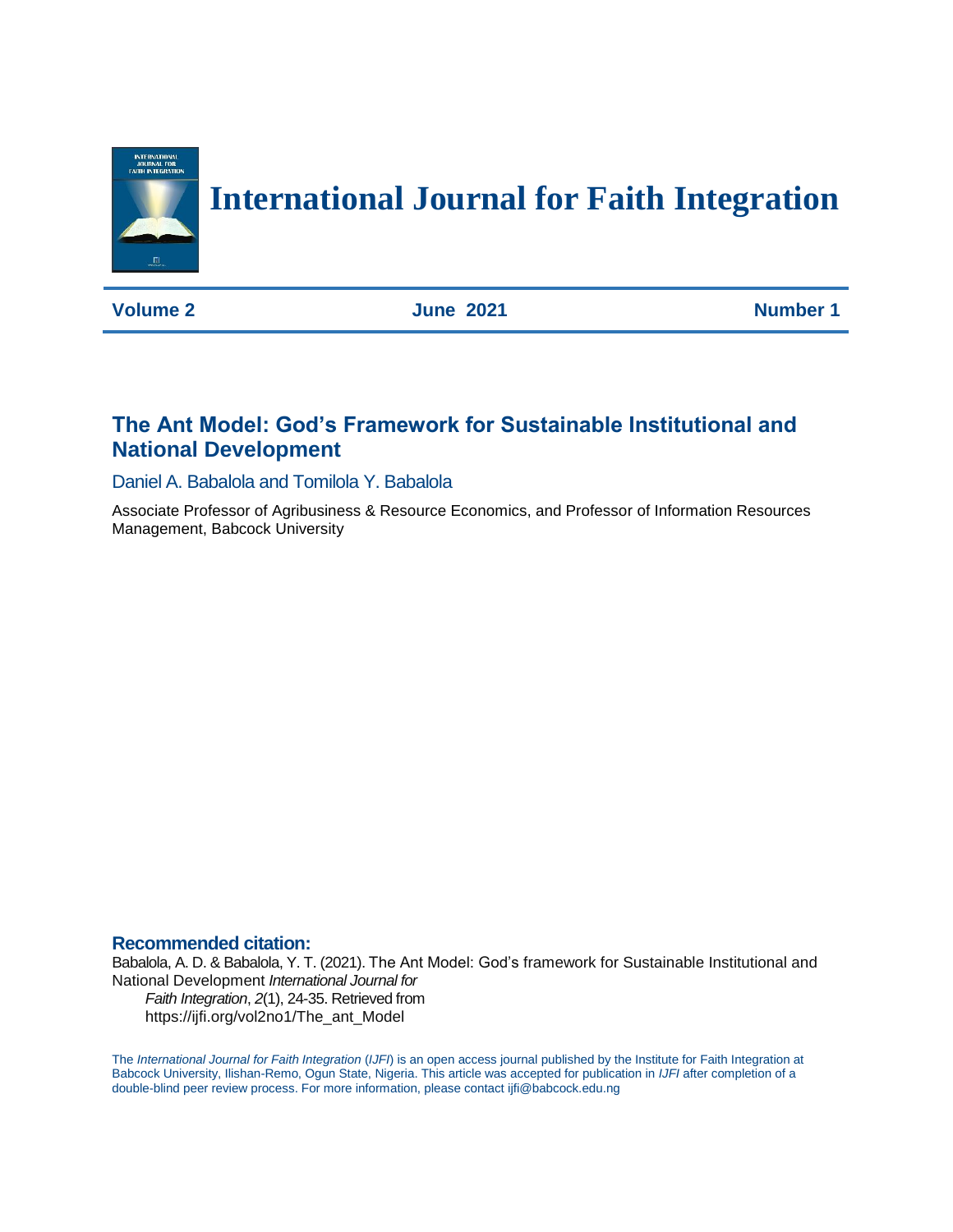### Daniel A. Babalola and Tomilola Y. Babalola

Associate Professor of Agribusiness & Resource Economics, and Professor of Information Resources Management, Babcock University

#### **ABSTRACT**

God has provided sufficient information to guide our relationships, socioeconomic wellbeing and enhance our productivity. He communicates with mankind through the Bible and nature. Urbanization and the newage civilization is, however, eroding qualitative nature study. This paper examined the challenge recorded in the book of Proverbs 6: 6-11 and analyzed the model that God has deposited in the ant for sustainable development. The scope of the paper covers analysis of the model's framework and its application to leadership, communication, and conservation as drivers of institutional and national development. The study focuses on the key goals of the ants in sustaining and developing the colony through building and maintenance of the anthill, achieving inclusive system of colony governance, and ensuring food security and security of the colony. The principles underpinning these goals were identified and their application to human system discussed. The activities of the ants in trail formation, communication using pheromones, and conservation of food and building materials were particularly examined. Based on the analysis of the model, the paper concludes that effective communication, servant leadership, focused planning, subordination of personal goals, unity of purpose, application and preservation of biblical culture are *sine qua non* to achieving the identified development goals and ensuring institutional and national development.

**Keywords**: Ant Model, Communication, Conservation, Leadership, Sustainable Development

### **Introduction**

Human society is plagued by socio-economic problems including corruption, bad governance, food insecurity, insecurity of life and property, poor educational systems and so on. Each of these challenges has formed topics for debates and research over the years, culminating in the formulation of several social and economic theories and models, yet, the problems persist. Many of the laudable theories and models projected for sustainable development have even been criticized as mere idealism. It seems the more we try to forge our own models for social interactions and governance, the more we experience failures in the long run (Proverbs 14:12).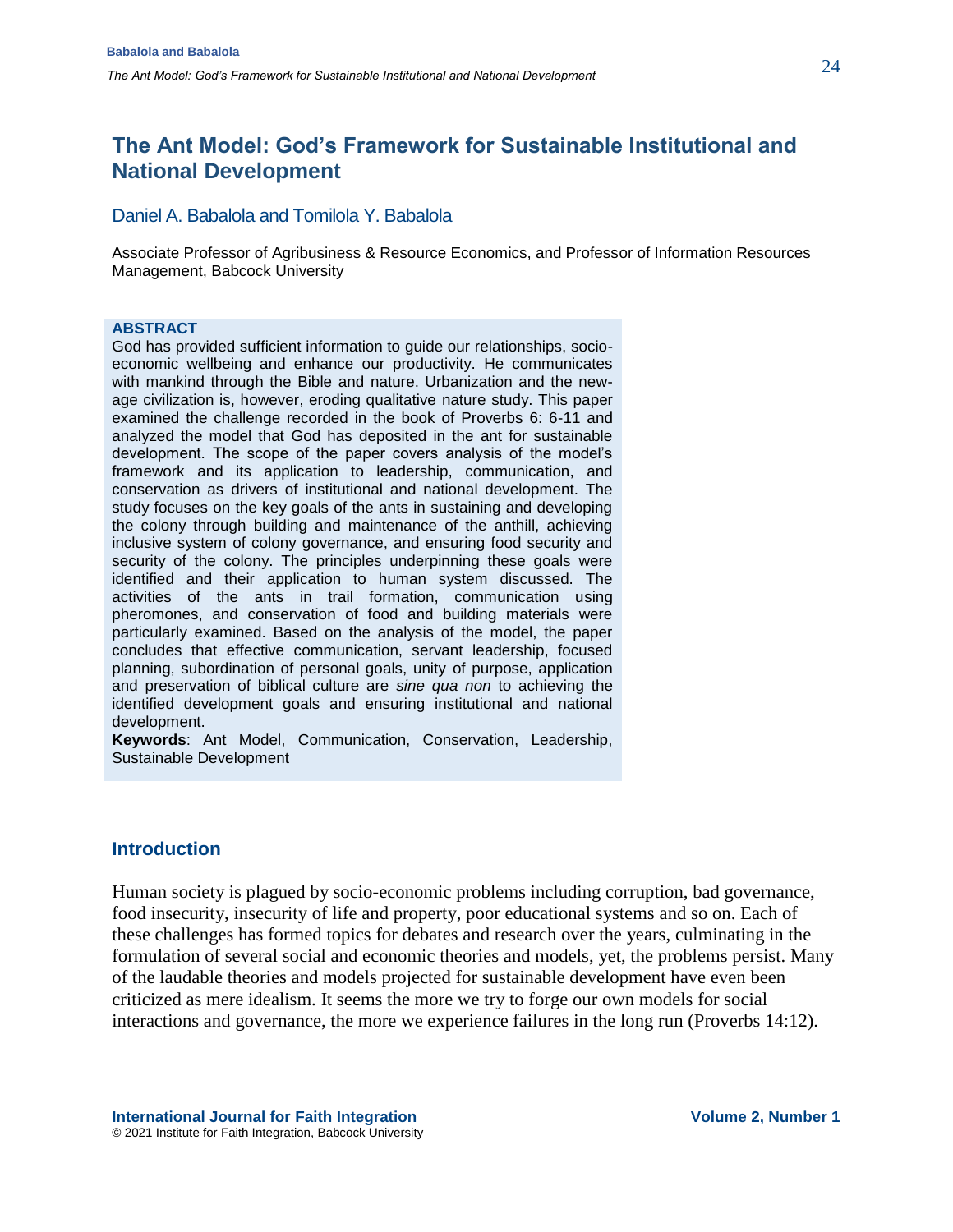The critical question then is, 'what is missing in the equation'? Perhaps, it is high time we looked into nature's book for the missing variable.

Nature is a significant information database recognized by Bible writers, scholars, and philosophers. Galileo (1615), an ancient Greek philosopher, attested to the fact that God is known first through nature, and more particularly, through His inspired Word. Many African indigenous proverbs and folklores derive from nature studies. Some materials from nature which have been used to teach strong moral, social, and economic lessons are still being used as symbols of institutions. For example, lessons of selflessness and strength learnt from the eagle are the key reasons for selecting the bird as a national symbol in Nigeria. Many years ago, God turned the attention of King Solomon to the ant system, and this inspired the poem in Proverbs  $6:6 - 11$ :

*Go to the ant, you sluggard [lazybones]; observe its ways and be wise! It has no commander, overseer, or ruler, yet it prepares its food in the summer; it gathers at the harvest what it will eat. How long, you sluggard, will you lie there? When will you rise from your sleep? A little sleep, a little slumber, a little folding of the hands to relax, and your poverty will come like a robber, and your need like an armed man (NET)*

This paper examined the challenge God posed to King Solomon, as recorded in the passage, and analyzed the model that God has deposited in the ant for sustainable development. Qualitative lessons on leadership, project management, sustainable food management, effective communication and mentorship are drawn from the social and economic system of the ant colony.

### **Brief Background of the Ant and the Colony**

Ants are popularly known as social insects because they live and work together in highly organized societies called colonies. The ant belongs to the family *Formicidae* which are part of the order *Hymenoptera*. This means they are actually related to the wasps and honey bees. Ants are the most dominant component of terrestrial habitat; hence, they can be found everywhere (Mahalakshmi & Channaveerappa, 2016). There are over 12,000 species of ants all over the world (Agosti, Majer, Alonso, *&* Schultz, 2000). Each colony may have up to 300 million ants made up of the queen and king who live most of their lives in the castle, called the anthill, soldiers and several types of workers who are sterile and blind. The worker ant, though the smallest in size, does the most work, rarely sleeping but never complaining (Ant Ark, n.d). The ant system is very advanced and organized in terms of the architectural skills, communication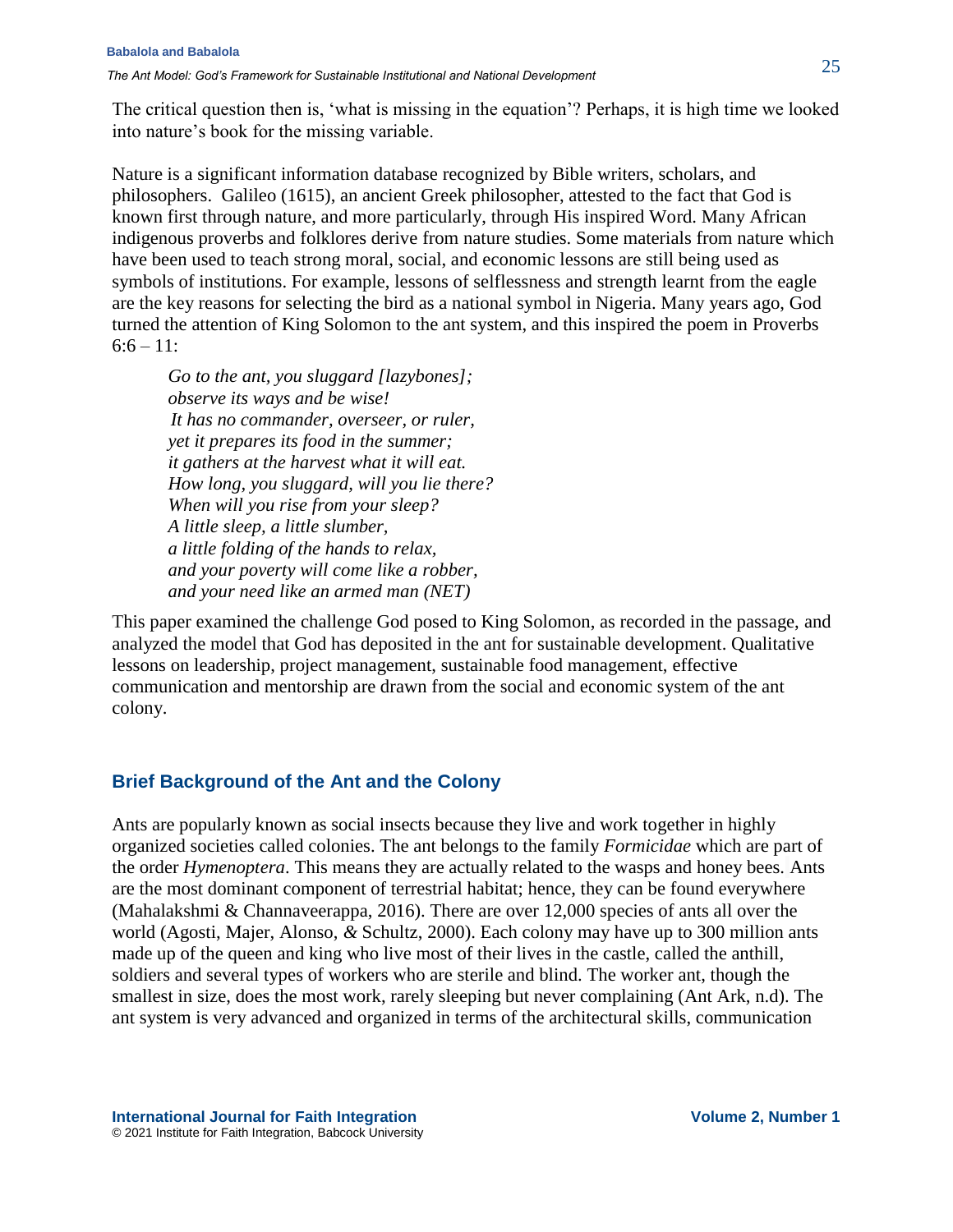system, leadership structure, defense protocols and food conservation strategy (Marco, Vittorio & Alberto, 1996). God has invested much information in this simple, lowly creature.

# **Communication System of the Ant**

Despite the large population of ants in a colony, communication is never a problem. Each colony has a unique system of communication known to every colony member but different from alien ants (Hojo *et al.,* 2015). This way, they are able to detect strangers and danger. The ant employs sound, body language, touch, and most especially the pheromones to aid communication.

The ants can effectively communicate a wide range of information relating to food, colony business goals, building plan, antiques of competitors, marriage and sexual proposal, grooming or tutelage, and danger signals (Holldobler & Wilson, 1995). The worker ants produce pheromone trails to food sources for other workers to find and follow. When a worker ant has found something useful, it will run back to the colony, secreting pheromones which it leaves on its trail to guide other workers. It also provides them with a relatively clear image of what they should look for at the end of the trail. If the first ant has found something edible, it will most likely give the other ant a taste of it from a sample out of its mouth. When a worker ant meets a member of its colony, they communicate by moving their bodies in a specific manner, or simply by the touching of antennas. Studies have shown that the ant can mix and vary these signals in different ways (Holldobler & Wilson, 1995; Douwes, Abenius, Cederberg & Wahlstedt, 2012). Some species of the ant also produce low resonance sounds by rubbing their legs on their body to call for help when trapped or in distress.

# **Food Foraging among the Ants**

Ants are capable of complex problem-solving strategies that could be widely applied as optimization techniques (Li et al., 2014). To feed the queen and the rest of the colony, worker ants often forage for food especially at night (between sunset and midnight), traveling up to 91 meters from their nest to find food. When the ants encounter difficulty in finding food, instead of giving up and going home, they simply increase their search range, even taking on more risks in the process. Unfortunately, human beings tend to take the opposite response to setbacks.

As earlier highlighted, when the worker ant leaves home in search of food, it leaves behind a trail of pheromone so that it can find its way back home and for others to locate it. The foraging ants walk about aimlessly until at least one of them discovers a food source. Through random interactions, the location of this new information spreads quickly, and very soon thousands of ants converge on this food source (a radical change from randomness or chaos to order) and begin transporting bits of it back to the colony. The soldier ant quickly forms a wall to protect the trail formed by the workers carrying the food home. As they match home with the food, the leading ant keeps dropping the pheromone to reinforce the hitherto created trail. If an ant trail is disrupted or broken, the soldiers quickly forms a cluster around the workers carrying the food at the point of the interference so as to ward off the predator. Once they sense the danger has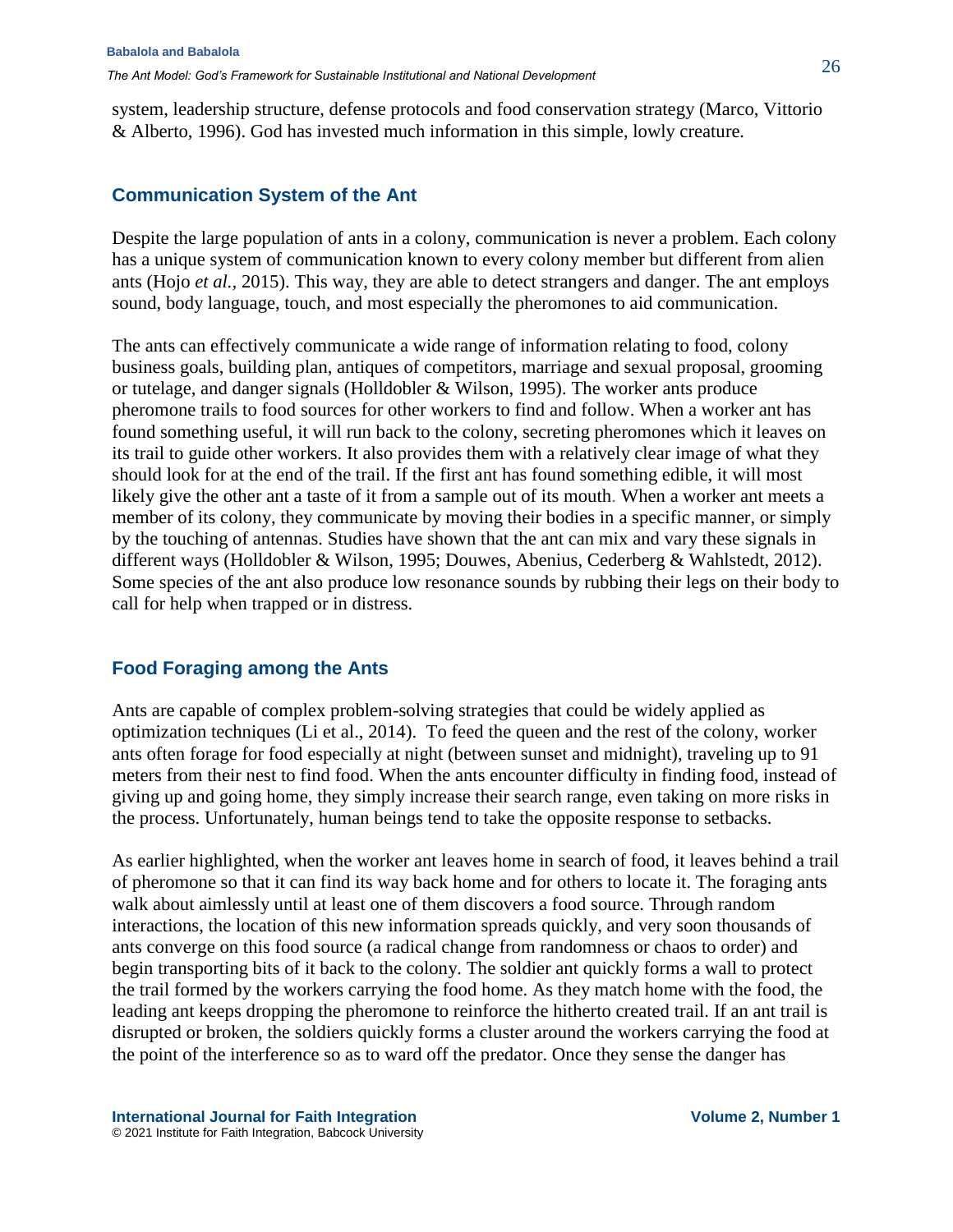subsided, another worker takes up the leadership role and navigates to connect with the workers who have gone ahead of the danger. The food foraging model of the ant has stimulated computer engineers to develop the ant colony optimization (ACO) technique to solving problems in the telecommunication industry (Kaushal, 2012)

# **Construction of the Anthill**

Ants build their homes in all sorts of places. Many species dig underground nests and/or build mounds of soil. Ants are excellent architects and civil engineers. Most ant species use tiny sticks which they mix with mud or clay to build the anthill, thereby giving the building strength (Al-Ajmi, Abdalla, Abdelghaffar, & Almatawah, 2016) and protection from adverse weather conditions and predators. This is similar to what ancient Egyptians used for building their houses and temples (Exodus 5:7). Oftentimes, the soil contains seeds, which sprout and grow on top of the anthill, effectively disguising its shape and appearance. All anthills are interlaced with many chambers which are connected by tunnels. These small rooms are used as nurseries, food store and resting places for the worker ants.

# **The Ant Model**

The ant model is constructed based on the highly developed organizational structure and functioning of the ant colony (as presented in Fig. 1). The model describes four major goals for sustainable development following the major processes in the ant colony. These include human capital and infrastructural development (which aligns with the focus of the ants in building and maintenance of the anthill), ensuring good governance, ensuring security of life and property, and achieving food security.



**Figure 1:** The conceptual framework for the ant model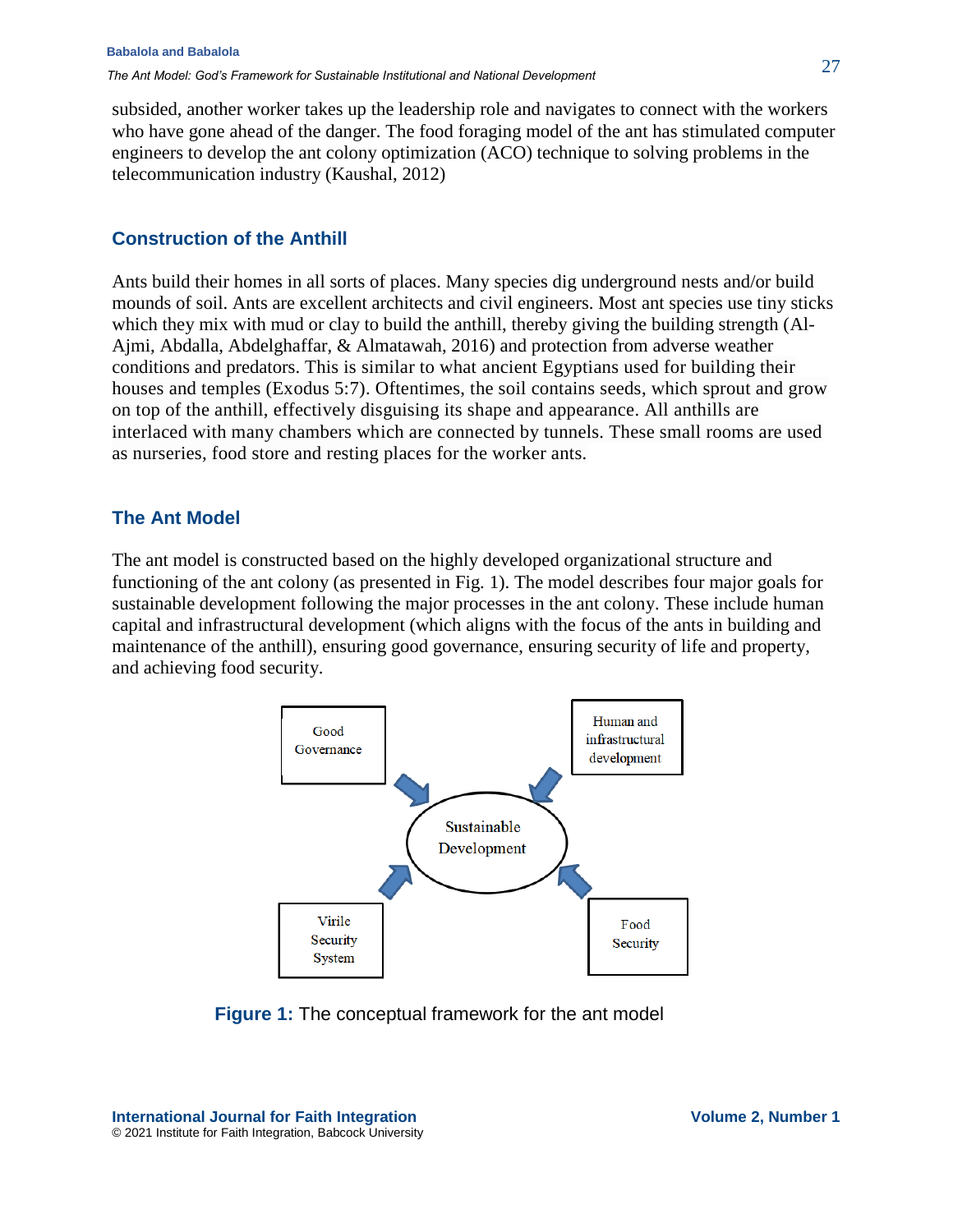This paper analyzes the methodology employed by the ants in achieving these four key processes or goals (See Figure. 1). As these goals have sustained the ant colony or system, they are also essential to achieving sustainable development in the human economy or society. Thus, the ant model provides a framework for identifying the principles underpinning these processes in the ant colony and their application in human systems in order to achieve sustainable development.

# *Human and Infrastructural Development*

Ants are particular about the design and the materials used in the building of the anthill. Their focused and careful planning suggests the existence of corporate objectives which have been communicated and unitedly adopted by all the workers in the colony. This is similar to the concept of Management by Objective (MBO) popularized by Drucker (1954). It suggests that objectives should not be imposed on subordinates, but should be inclusive and decided collectively (Akrani, 2010). This gives popular support to these objectives and facilitates their achievement. Each ant feels directly responsible for the completion of the ant hill according to specifications. In searching for building materials, each worker ant is motivated to broaden the scope of its search and consistently communicates with others for collaboration (irrespective of their age or status), especially when a stock of supply is found. The application of this approach to building management ensures innovativeness, risk taking, and overall optimal productivity of the worker ants. This principle, if applied to resource management (whether human or material), is expected to optimize resource productivity and ensure sustainability.

Sometimes in the process of carrying heavy materials, the worker ants have to share the responsibility of haulage with one another. The strength of one complementing the weakness of the other enables them to lift objects several times larger than either ant. This principle is stated in Ecclesiastes 4:9-10 where Solomon, having learnt from the ant as instructed by God, emphasized the importance of cooperative effort, interdependence and collaboration. Organizations that adopt this principle are able to remove rivalry, build synergy and *esprit de corps* which is one of the 14 administrative and labour management principles posited by Henri Fayol (2013).

## *Ensuring Good Governance*

The ant colony is able to maintain organizational wisdom, solution-oriented education and sustainable development of quality leaders through a unique system of knowledge transfer between the older ants and the younger ones (Agosti *et al.,* 2000). Thus, they maintain their culture, skills, practices, and general governance system by transmitting information from one to another through the unique system of communication via pheromones (Marco, Vittorio & Alberto, 1996). The ant queen is fertilized by the king, and soon she gives birth to a new team made up of workers, soldiers, another potential queen and king. They all get their training by sharing with the older ones and become well equipped to start another colony in a new location (Holldobler &Wilson, 1995).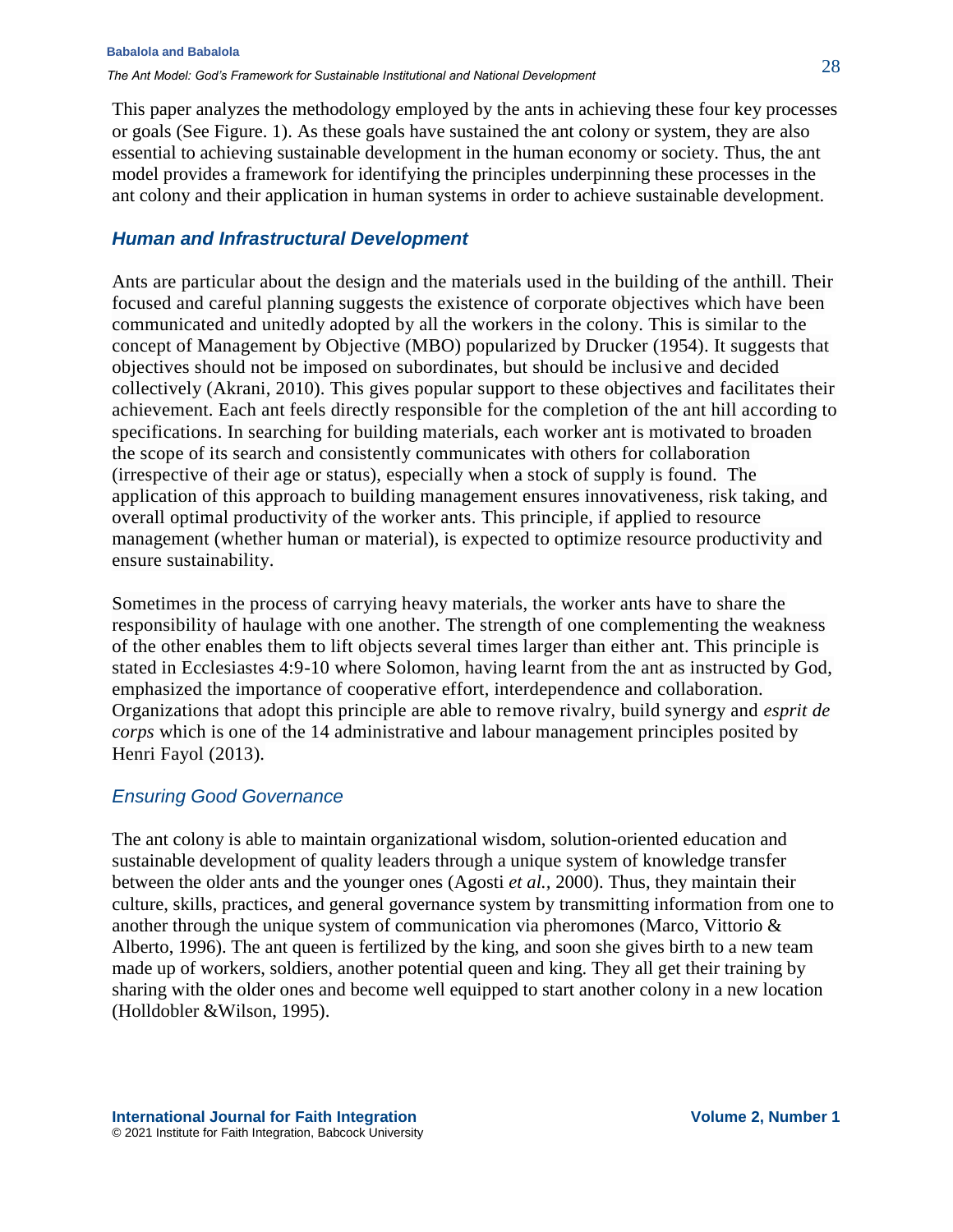#### **Babalola and Babalola**

*The Ant Model: God's Framework for Sustainable Institutional and National Development*

Ability to use trend analysis and understanding of times and signs of danger is a major strength of the ant colony. By this, ants are able to survive conditions that destroy other insects. In the Bible, among the supporters of embattled David were the children of Issachar. The account in 1 Chronicles showed that the children of Issachar, like the ants, were endowed by God to be men of great understanding of times and direction (1 Chronicles 12:32). Despite the fact that they were very few in number compared to other groups, their skill was very instrumental to the success of David's administration. Similarly, strategic planning at both national and institutional levels will be more effective using the ant model. The ants approach problems-solving by learning from the past (as the younger learns from the older), anticipating challenges and formulating appropriate mechanisms to avoid them (Low, 2011). By divine endowment, the ants are able to develop a simple corporate goals and mission statement which focuses primarily on survival and sustaining the colony. They are also able to easily transmit these goals to all stakeholders via the unique pheromone communication system. Each member connects and develops individual goals and mission statement that align with the corporate direction (Gordon, 2016).

It appears that the ant economic system follows the adaptive expectations theory, which holds that people form their expectations about what will happen in the future based on what has happened in the past (Mlambo, 2012). One weakness of the adaptive expectations theory is that expectations may fail due to information asymmetry at the time expectations were formed causing information shock. The ant economy rarely suffers from information shock. Despite obvious changes in times and seasons, God has given them the ability to make intelligent and optimal forecast using all available information. Thus, they are able to make appropriate preparations for the future. This is more like the assumption of the rational expectation theory advanced by Gertchef (2007). The same God who programmed the ants to align with this framework gave the children of Issachar their ability to understand times and seasons, and is, through Proverbs 6: 7-11, directing leaders and policy makers to learn from the ant.

Every nation or system that decides to use the ant model should be confident that the youth will be ambassadors of the norms, tradition and beliefs of the founding fathers wherever they go. The biblical culture recorded in proverbs 22:6 aligns with the ant model that proper guidance and mentoring must be given to young ones to sustain and replicate healthy systems. God has also given the procedure for mentoring in the book of Deuteronomy 6:7

"You shall teach them diligently to your children [impressing God's precepts on their minds and penetrating their hearts with His truths] and shall speak of them when you sit in your house and when you walk on the road and when you lie down and when you get up" (Deuteronomy 6:7 Amplified version).

In our world today, the use of technology, rather than bridging the generational gap, is widening it. If only our institutions of higher learning can adopt the ant model in the design and delivery of the educational curriculum, servant leaders will be birthed; we will have more leaders and citizens with integrity whose hands and minds have been well trained to face the challenges of the future.

More than half of the total populations of the African countries are youths (Ndoga, 2012). The latest United States estimate reveals that the population of Nigeria is about 200 million and the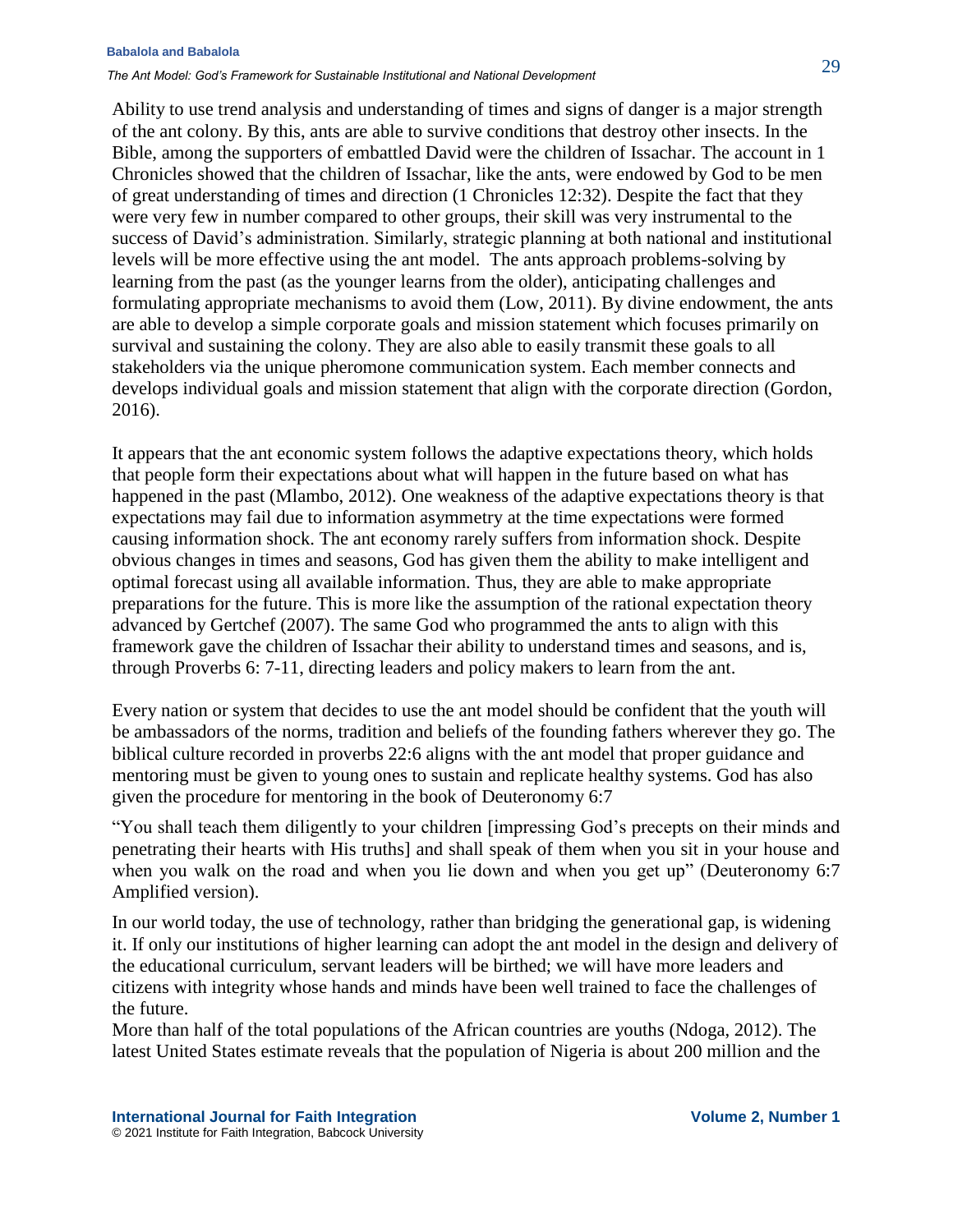#### **Babalola and Babalola**

*The Ant Model: God's Framework for Sustainable Institutional and National Development*

average age is 17.9 years (Worldometer, 2019). It is not an exaggeration that many Nigerian youths are found in every country on the continent of Africa and beyond. This suggests that providing qualitative education and godly mentorship for the Nigerian youth will have significant impact on national and global development, both in the short and long term. To achieve any form of transformation, national policy should focus seriously on human capital development. Our institutions of learning should be equipped to provide holistic education where young people will indeed be trained in character and learning.

The exegetical framework of Proverbs 6:7- 8 describes the industry of the ant as an object lesson. King Solomon, the author of this passage, was a diligent student of nature (see 1 Kings 4:33). He was intrigued by the way the ants carried on communal life in perfect order and cooperation, without anyone to oversee the process and dictate the work each member should do (Seventh Day Adventist Bible Commentary [SDABC], 1977). In the ant colony, each ant is equipped with sufficient information on the corporate goals, work to be done, and how to go about it. The workers, who carry out the majority of the tasks, though blind and sterile, are leaders in their own right. They individually understand the vision and mission of the colony and are motivated to play their individual part in achieving this vision, even at the cost of their lives. There is free flow of information throughout the colony (top down and bottom up). Thus rumours, gossips, and dissimulations do not survive. When signal for danger is communicated from ant to ant and throughout the colony, the queen does not need to call an emergency meeting. Everybody already knows what to do. When the worker ant leading a trail dies, another one takes its place, and the trail is restored within seconds.

#### *Building Food Security*

The food management plan operated by the ant shows a clear application of agribusiness management and sound economic principles. During the period of surplus, the ants process and store up excess food to be made available to the colony during the period of drought. This model was applied by Joseph in Egypt during the first global recession (Genesis 41: 33- 43). Similar model was proposed in the establishment of the commodity boards in Nigeria in 1947 and 1949 which were meant to address sustainable food supply and price stability (Abiwon, 2017). In the period of excess supply, government buys off the excess at a ceiling price to prevent glut and protect the farmers from downward fluctuation of the price of agricultural produce. These are processed and stored for export and future supply during the periods of scarcity. Thus, supply of food is maintained at the set ceiling price all year round. Unfortunately, the commodity boards have failed to achieve this food security because of lack of leadership integrity, poor planning, political interference, institutional instability, information asymmetry, and corruption none of which is found in the administrative system of the ant colony (Low, 2011; Roger. 2009).

Even though Africa as a continent is endowed with vast economic resources, unfortunately, the world's poorest households are found in Africa (Ndoga, 2012; Kazeem, 2018). While Nigeria is often referred to as the giant of Africa, especially in resource endowment, Kazeem (2018) observed that Nigeria has become the poverty capital of the world. He opined that the United Nation's Sustainable Development Goal (SDG) of eradicating extreme poverty globally may not be met because of the rate of poverty in Nigeria. Of the top 10 African countries with extreme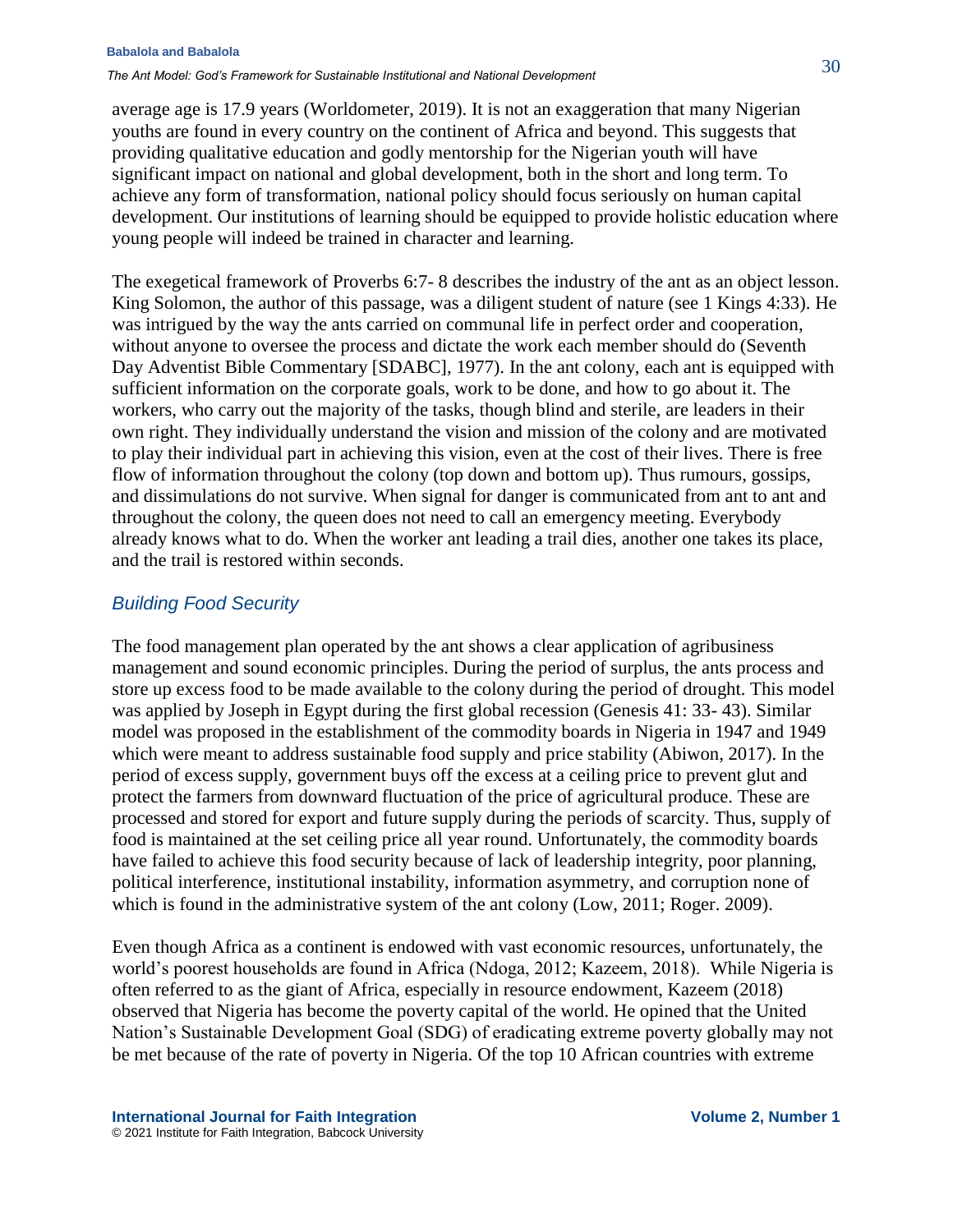#### **Babalola and Babalola**

*The Ant Model: God's Framework for Sustainable Institutional and National Development*

poverty, Nigeria ranks first (as at 2018) with about 86.9 million people living in extreme poverty (Kazeem, 2018). This figure increased to 93.7 as at 2019 and still increasing (The Guardian, 2019). The question remains why is Nigeria (and by extension, the continent of Africa) under such extreme poverty and hunger in spite of her huge endowments? Is it because the population of Nigeria is large and rising? The poverty level in Nigeria has overtaken that of India even though the population of India is about seven times that of Nigeria (Country Economy, 2018). This problem can be traced to laziness, underutilization of resources, wastages, and bad governance. Ayittey (2009) observed that the dysfunctional, kleptocratic politics in Nigeria and other African countries have consistently disorganized its societies.

The opening statement in the wisdom poem chronicled in Proverbs 6:6 is "go to the ant, you sluggard" and the closure in verses 9 to 11 strongly discourages laziness and nonchalance. The importance of diligence to poverty eradication and development, as exemplified by the ant colony system, is here creatively projected by the author of this poem. The wealth of a nation is sustained only if the politics are right and the environment is conducive for every member to work hard to manage and innovatively utilize the common resources (Kolzow, 2014). Institutional effectiveness and national development can be achieved when every member, like the worker ant, decides not to sit down in Satan's easy chair of do-little reap-plenty, but aim to maximize his potential, not distracted but focusing on Jesus the true leader for strength to contribute to the common wealth (White, n.d).

(Hubbard, 1989) noted the sarcasm in Proverb 6:6-11 where man, with two functional eyes and a bigger brain is asked to bend down and learn lessons of diligence, integrity, responsibility and accountability from the tiny blind creature. The irony, though written several years ago, is still very true of our human systems today. The Nigerian civil service has undergone a number of reforms in the past decades with the aim of enhancing its efficiency and effectiveness. (Dlakwa, 1992) observed that the 1988 civil service reform in Nigeria was to address the defect associated with the civil service, which include undue importance accorded the generalists at the expense of the professionals, greed and profligacy among public officers, nonchalant attitude among civil servants to their duties, and corruption. Measures taken to address these defects by the reform include the adoption of a uniform structure for the civil service nationwide, harmonization of power with responsibility, streamlining of the span of control of officers to not more than eight units, expansion of the powers of internal audit units complemented by an audit alarm system, mandatory submission of progress reports by chief executives to the president on their ministries, and the rationalization of promotion criteria for public officers. These provisions are not much different from the past legislations which failed to achieve the desired results, not because they are not good, but because of lack of political will to implement them on the part of the leaders and the selfish attitude on the part of the workers.

The 1988 reform failed because it was simply grafted onto the corrupt system that caused the failure of past reforms before it. Poor work environment, nonchalant attitude, insubordination, and poor service delivery continued to be the hallmark of the civil service despite the reforms (Suleiman, 2013; Kpakol & Okpu, 2016). An obvious problem with the policy 'summersaults' in Nigeria is that godliness is rarely factored into the formulation. The wise King Solomon, who happened to be a seasoned administrator, under God's inspiration, said in Proverb 14:34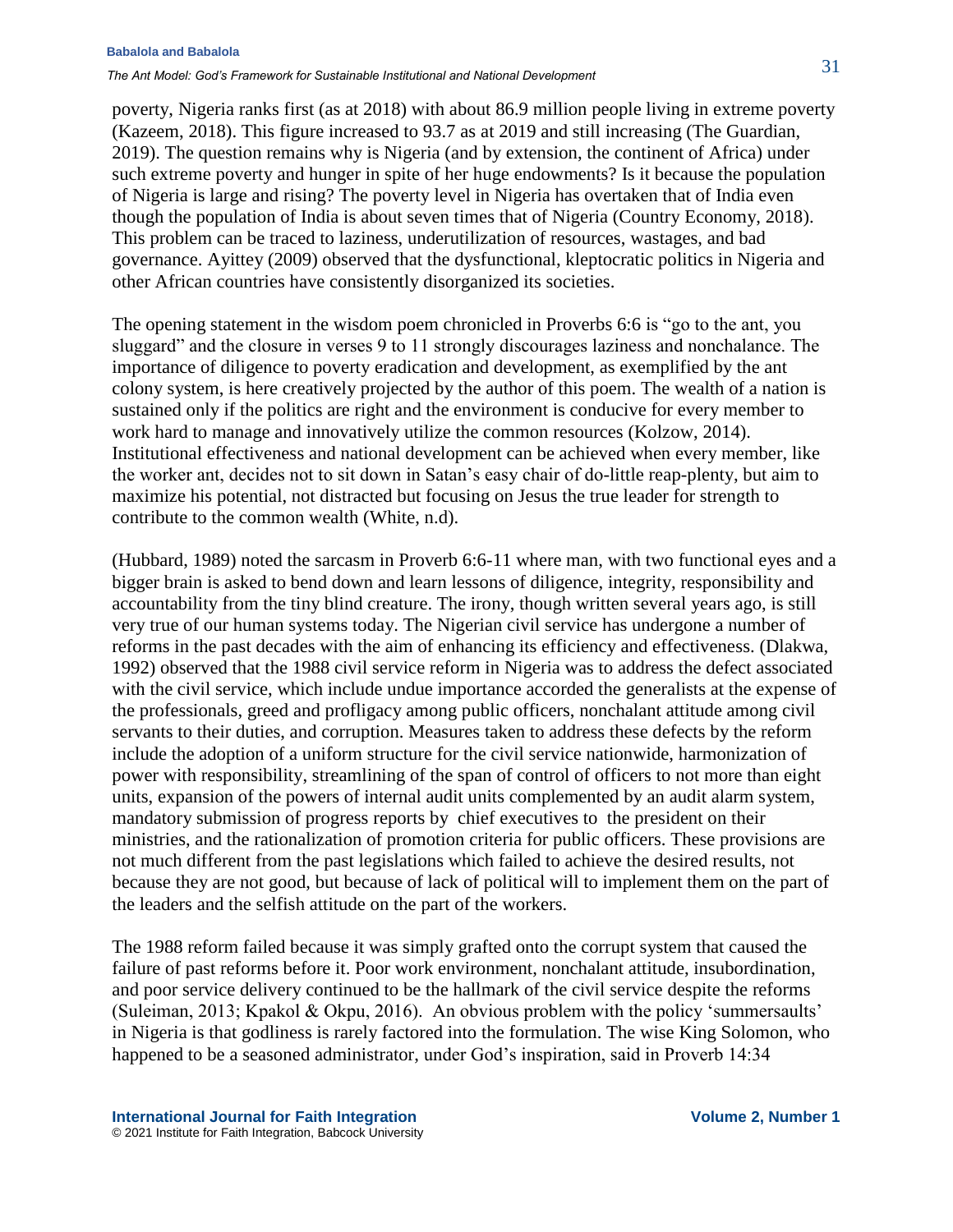"godliness makes a nation great but sin is a disgrace to any people" (NLT). Perhaps, policy makers in Nigeria and the entire citizenry need to consider the way of the ant by showing selfsacrifice, systems thinking, and unflinching commitment to sustainable management of our commonwealth. By so doing, we may achieve better resource management, greater productivity and food security.

### *Ensuring Security of Lives and Property*

The system of the ant colony is designed in such a way that every member of the team is equipped and motivated to anticipate, avoid, or solve problems that may threaten the health of the corporate body without expectation of extra reward. The ants conceptualize security as a collective responsibility (Holldobler &Wilson, 1995). This is similar to the view of the postmodernists regarding human security (Ewetan & Urhie, 2014). They view insecurity as a threat to peace, cohesion, and their overall socio-economic development. The ant seems to understand that security is not the absence of threats, but the existence of a robust mechanism to respond proactively to the changes posed by these threats in real time.

The absence of selfishness, rivalry, and inordinate ambitions prevents the colony members from being a threat to one another and fosters their unity in battling their common enemy. Each ant, via chemical exchange (their unique communication system), is able to identify and differentiate members of its own colony from aliens (Fernando *et al.,* 2009). The unique information for identifying members of the colony is kept confidential among members of the colony for security purpose. Each colony member also displays moral responsibility to keep this security information within the colony. Threat to one member of the colony is taken as a threat to the entire colony. That is why, despite their small size, they are able to survive predation more effectively than other insects with larger body frame.

The level of insecurity in Nigeria is high and a confirmation of this is the low ranking of Nigeria in the Global Peace Index (GPI, 2019). Sadly, insecurity in the country is more internal than external. Nigerians suffer security threats more from fellow Nigerians. (Banigbe, 2018) opined that insecurity is a symptom of loss of morality in our society today. Insecurity constitutes significant threat to lives and properties and hinders socio-economic development. It slows down business activities and discourages foreign investors. The more developed economies employ proactive methods of intelligence gathering in dealing with security threats, much like what is obtained in the ant colony.

The older ants in the colony also adopt the foraging mechanism as a channel to train the younger ones not only to scout for food but to acquire more information about their environment (Gordon, 2016). Thus, the educational system of the ant colony empowers the young ants economically and teaches them how to gather and transmit security intelligence. As the young ants forage with the older ones, they build more confidence and are better able to detect security threats (intelligence gathering). As we observe the individual blind worker ant roaming for food, we may want to conclude that they are dumb and vulnerable. However, as they roam they are constantly communicating with other ants elsewhere such that the seemingly vulnerable ant quickly attracts thousands of other ants when confronted with danger (Li *et al*., 2014). Thus,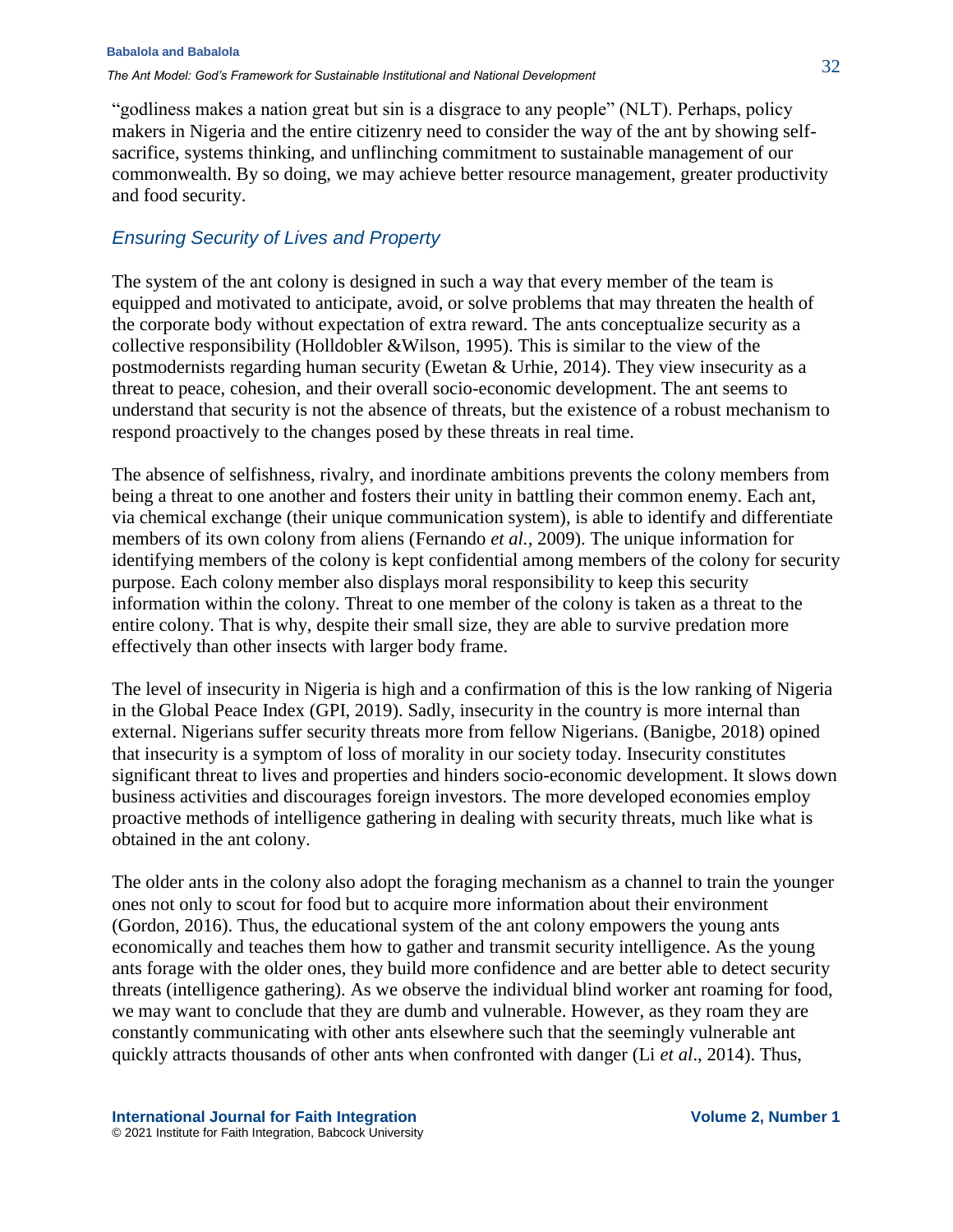selfless information sharing is one of the attributes that make the ants uniquely intelligent as suggested in Proverbs 6:6-7.

#### **Conclusion and Recommendation**

Sustainable development is the desired goal of every nation and the primary focus of the United Nations. Among the key components of this global ideal are human and infrastructural development, virile security system, food security and good governance. Through the Ant Model, a framework inspired by the exegetical analysis of the biblical passage of Proverbs 6:6- 11, this paper assessed the organizational structure and functioning of the ant colony in achieving similar components of sustainable development of the colony. The analysis revealed that effective communication, servant leadership, focused planning, subordination of personal goals, and unity of purpose are the undergirding principles and drivers of the identified sustainable development goals in the ant colony. Therefore, these principles are recommended as pertinent in designing achievable developmental goals and ensuring sustainable institutional and national development in any human system.

**Acknowledgement**: The authors acknowledge the contribution, and inspiration provided by Professor Nwosu C. Constance, Assoc. Vice-President, Office of Institutional Effectiveness, Babcock University in the writing of this paper.

#### **References**

- Abiwon, B. O. (2017). The Prospects of Agriculture in Nigeria: How Our Fathers Lost Their Way- A Review*. Asian Journal of Economics, Business and Accounting,* 4(2), 1-30
- Agosti, D., Majer, J., Alonso, L. *&* Schultz, T. (2000). *Litter ant communities of the Brazilian Atlantic Rain forest region*.
- Akrani G. (2010). Management by Objectives (MBO). *Kaliyan City Life*[. https://kalyan-city.blogspot.com/2010/06/management](https://kalyan-city.blogspot.com/2010/06/management-by-objectives-mbo-peter.html)[by-objectives-mbo-peter.html](https://kalyan-city.blogspot.com/2010/06/management-by-objectives-mbo-peter.html)
- Al-Ajmi, F., Abdalla, H., Abdelghaffar, M. and Almatawah, J. (2016). Strength behavior of mud brick in building construction. *Open Journal of Civil Engineering*, 6, 482-494. https://doi.org/10.4236/ojce.2016.63041
- Ant Ark (n.d). *Minor worker ants*[. https://antark.net/ant-life/the-ant-family/worker-ant/](https://antark.net/ant-life/the-ant-family/worker-ant/)
- Ayittey, G. B. N (2009). *Misleading Africa*: The American Interest Spring, 36-45.
- Banigbe, F P (2018). *Abduction Chronicles*. Imenso Media, Nigeria ISBN: 978-9780639327
- Country Economy (2019), Country comparison: Nigeria vs India.<https://countryeconomy.com/countries/compare/nigeria/india>
- Douwes P, Abenius J, Cederberg B, Wahlstedt U (2012). *Sparkles: Ant-wings. Hymenoptera: Formicidae-Vespidae.*, Sweden, p. 26
- Drucker, P. (1954). *The practice of management.*Harper & Row
- Ellen G. White (n.d.). *God's people press forward regardless of doubt and fear*. Counsel to the Church, p. 317. <https://m.egwwritings.org/fr/book/19.2640#2640>
- Ekekwe, N. (2018). Thinking strategically. *Harvard Business Review*[. https://hbr.org](https://hbr.org/)
- Ewetan, O. O., & Urhie, E (2014). Insecurity and socio-economic development in Nigeria. *Journal of Sustainable Development Studies*, 5(1), 40-63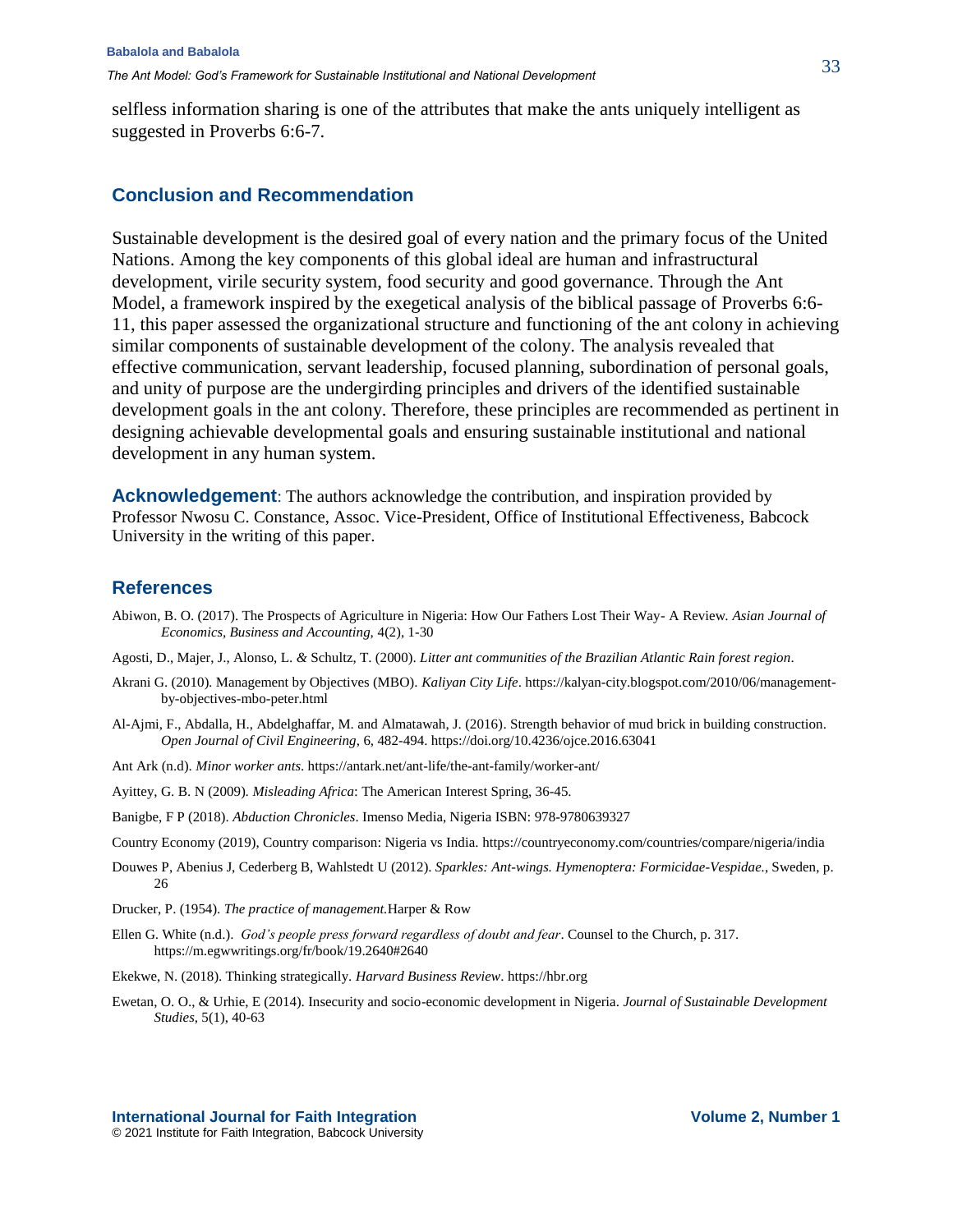- Fayol, H. (2013). *General and industrial management* (C. Storrs, Trans.). Martino Publishing, ISBN1614274592, 9781614274599
- Fernando J. G., Volker N., Charlotte G. J., Nielsen, J. C., Giovanni G & Patrizia d'Ettorre (2009). Ants recognize foes and not friends. *Proc Biol Sci*. 2009 Jul 7; 276(1666), 2461–2468.
- Galileo Galilei (1615). Letter to the Grand Duchess Christina of Tuscany, 1615, Verses 272-279. <https://web.stanford.edu/~jsabol/certainty/readings/Galileo-LetterDuchessChristina.pdf>
- Gordon, D. M (2016). Two lessons from ant colony organization. *World Economic Forum*. [https://www.weforum.org](https://www.weforum.org/)

Gertchev, N (2007). A critique of adaptive and rational expectations. *Quart Journal of Austrian Econ 10, 313-329*

- Global Peace Index (GPI, 2019). *Global peace ranking*. Institute for Economics & Peace. Global Peace Index 2019: Measuring Peace in a Complex World, Sydney, June 2019.<http://visionofhumanity.org/reports>
- Holldobler, B & Wilson, E O. (1995). *[Journey to the ants.](https://www.adlibris.com/se/bok/journey-to-the-ants-9780674485266)* The Belknap Press, p. 46
- Hojo, M K, Ishii, K, Sakura M, Yamaguchi, K & Ozaki M (2015). Antennal RNA-sequencing analysis reveals evolutionary aspects of chemosensory proteins in the carpenter ant. *Camponotus japonicas., Scientific Reports* 5: 13541. <https://www.nature.com/articles/srep13541>
- Hubbard, D. A. (1989). Proverbs. *The Communicator's Bible Commentary*. Lloyd J Ogilvie (ed.) Dallas: Word Books.
- Kaushal, J. (2012). Advancements and applications of ant colony optimization: A critical review. *International Journal of Scientific & Engineering Research* 3 (6), 1-5
- Kazeem, Y (2018). Nigeria has become the poverty capital of the world. Quartz Africa News. from <https://qz.com/africa/1313380/nigerias-has-the-highest-rate-of-extreme-poverty-globally/>
- Kolzow, D. (2014). Leading from within: building organizational leadership capacity. <https://www.iedconline.org/clientuploads/Downloads/edrp/Leading>
- Kpakol A G., & Okpu, T (2016). Workers' incessant nonchalant attitudes: Implications of dummy authorities in Nigerian Public Parastatals. Journal of Business and Management, 18 (11), 97-104
- Li, L., Peng, H., Kurths, J., Yang, Y., Schellnhuber, H. J. (2014). Chaos-Order transition in foraging behavior of ants. *Proceedings of the National Academy of Sciences*. https://doi.org/ [10.1073/pnas.1407083111](http://dx.doi.org/10.1073/pnas.1407083111)
- Low, K. C. P (2011). Learning teamwork and other lessons from the ants. *Business Journal for Entrepreneurs*, 2011(1), 101-116.
- Mahalakshmi, B R., & Channaveerappa, H (2016). Diversity of ant species (Hymenoptera: Formicidae) in the campus of Maharani Science College for women: A mini model of habitat persistence. *International Journal of Pure and Applied Zoology,* 4 (3)[. http://www.alliedacademies.org/articles/diversity-of-ant-species-hymenoptera-formicidae-in-the-campus](http://www.alliedacademies.org/articles/diversity-of-ant-species-hymenoptera-formicidae-in-the-campus-of-maharanis-science-college-for-women-a-mini-model-of-habitat-persi.html)[of-maharanis-science-college-for-women-a-mini-model-of-habitat-persi.html](http://www.alliedacademies.org/articles/diversity-of-ant-species-hymenoptera-formicidae-in-the-campus-of-maharanis-science-college-for-women-a-mini-model-of-habitat-persi.html)
- Mlambo, L. (2012). Adaptive and rational expectations hypotheses: Reviewing and critiques. *Journal of Economic Behaviour 2, 3-15*
- Marco, D., Vittorio, M & Alberto C, (1996). The Ant System: Optimization by a colony of cooperating agents. *IEEE Transactions on Systems, Man, and Cybernetics–Part B,* 26 (1), 1-13
- Ndoga, S S. (2012). An Analysis of Proverbs 6:6-11 as a case for a Christian leadership mindset characterized by productivity. [https://repository.up.ac.za/bitstream/handle/2263/40769/Ndoga\\_Analysis\\_2012.pdf;sequence=1](https://repository.up.ac.za/bitstream/handle/2263/40769/Ndoga_Analysis_2012.pdf;sequence=1)
- Rogers, M. (2009). What can we learn about teamwork and Ants? [http://www.teamworkandleadership.com](http://www.teamworkandleadership.com/)
- SDABC (1977). *The Seventh Day Adventist Commentary: The Holy Bible with exegetical and expository comments,* 3:966, Review and Herald Publishing Assoc. Hagerstown, MD 21740.
- Sogoba, M (2018). *The cowrie shell: Monetary and symbolic value*. [https://www.culturesofwestafrica.com/cowrie-shell](https://www.culturesofwestafrica.com/cowrie-shell-monetary-symbolic-value/)[monetary-symbolic-value/](https://www.culturesofwestafrica.com/cowrie-shell-monetary-symbolic-value/)
- Suleiman, W. (2013), A study of causes of poor attitude to work among workers of both public and private sectors organizations in Bauchi State, Nigeria. *International Journal of Academic Research in Business and Social Sciences*, 3(7), 143 – 152
- The Guardian (2019). Figure of extreme poor in Nigerians rises to 93.7 Million. The Guardian news. <https://guardian.ng/issue/figure-of-extremely-poor-nigerians-rises-to-93-7-million/>
- Worldometer (2019). Nigerian population[. https://www.worldometers.info/world-population/nigeria-population/](https://www.worldometers.info/world-population/nigeria-population/)